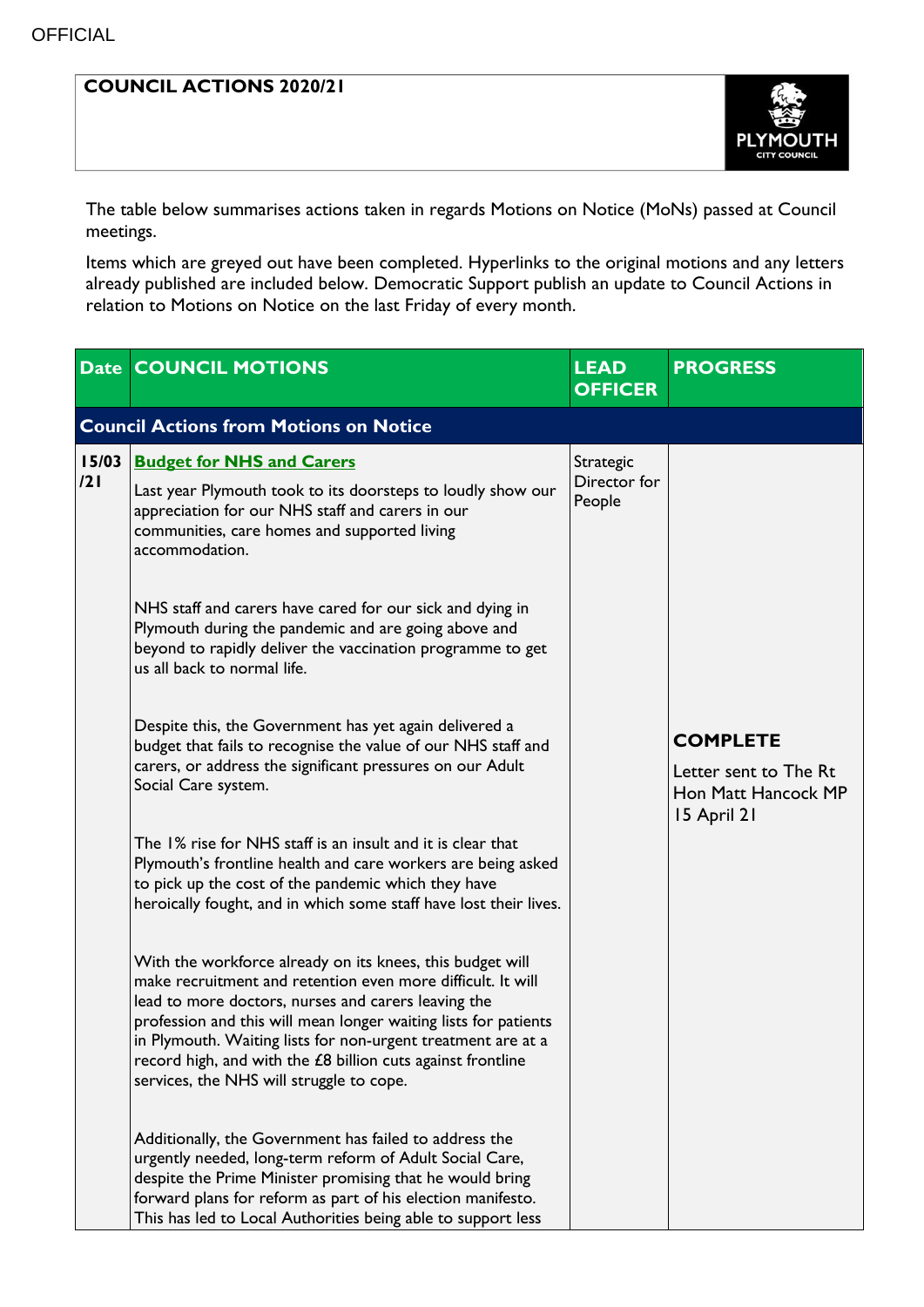|              | people, despite rising need, and invest less in preventative<br>services whilst receiving less funding from Government.                                                                                                                                                                                                                                                                                                                         |                              |                                                                                                                                                                                                                 |
|--------------|-------------------------------------------------------------------------------------------------------------------------------------------------------------------------------------------------------------------------------------------------------------------------------------------------------------------------------------------------------------------------------------------------------------------------------------------------|------------------------------|-----------------------------------------------------------------------------------------------------------------------------------------------------------------------------------------------------------------|
|              | The pandemic has also shown the health and social care<br>sector needs additional investment and yet the Government<br>has not provided the funding to the NHS, Local Authorities<br>or care providers to match this, nor have they confirmed the<br>extension of the Infection Control Fund which has allowed<br>care workers to access sick pay and care providers to fund<br>infection control measures to keep staff and residents safe.    |                              |                                                                                                                                                                                                                 |
|              | Plymouth City Council condemns this government's<br>budgetary failure for Plymouth's NHS and carers and calls on<br>the Chancellor of the Exchequer and the Secretary of State<br>for Health and Social Care to:                                                                                                                                                                                                                                |                              |                                                                                                                                                                                                                 |
|              | A) Acknowledge that the government's offer of a 1% rise is an<br>insult and simply not good enough, and to provide a fair pay<br>settlement for NHS and care workers which recognises the<br>contribution that the current workforce has made during the<br>pandemic. This will encourage others to come into caring<br>professions to support the recovery and ensure that the<br>growing NHS waiting lists can be tackled.                    |                              |                                                                                                                                                                                                                 |
|              | B) Live up to their election promise which they have so far<br>failed to carry out, by urgently providing a clear, date-led<br>timescale for the reform of Adult Social Care to give<br>Plymouth City Council and other Local Authorities and care<br>providers the assurances that they need to plan for the<br>future;                                                                                                                        |                              |                                                                                                                                                                                                                 |
|              | C) Urgently provide confirmation that the Infection Control<br>Fund will continue after March to ensure that our hard-<br>working care staff are able to continue accessing sick pay<br>during the pandemic.                                                                                                                                                                                                                                    |                              |                                                                                                                                                                                                                 |
| 15/03<br>121 | <b>Weston Mill Recycling Centre</b>                                                                                                                                                                                                                                                                                                                                                                                                             | Strategic                    |                                                                                                                                                                                                                 |
|              | <b>Amended to -</b>                                                                                                                                                                                                                                                                                                                                                                                                                             | Director for<br><b>PLACE</b> | <b>COMPLETE</b>                                                                                                                                                                                                 |
|              | We resolve to ask the Cabinet Member for the Environment<br>and Street Scene, Cllr Sue Dann, to mobilise resources and<br>plan to enable Weston Mill Recycling Centre to fully reopen<br>from the $12th$ April when it is safe to do so – in line with the<br>with the Government Roadmap and be driven by data not<br>dates and be considered in conjunction with the overall<br>provision of all waste collection and waste disposal services |                              | Press release had been<br>published explaining that<br><b>Weston Mill Household</b><br><b>Waste Recycling Centre</b><br>was set to open on<br>Mondays and Fridays, as<br>well as at weekends, from<br>16 April. |
|              | This facility is valued by those residents living in the North<br>and West of our city and provides an alternative Household<br>Waste Recycling Centre for those who need to make<br>essential journeys to dispose of waste.                                                                                                                                                                                                                    |                              |                                                                                                                                                                                                                 |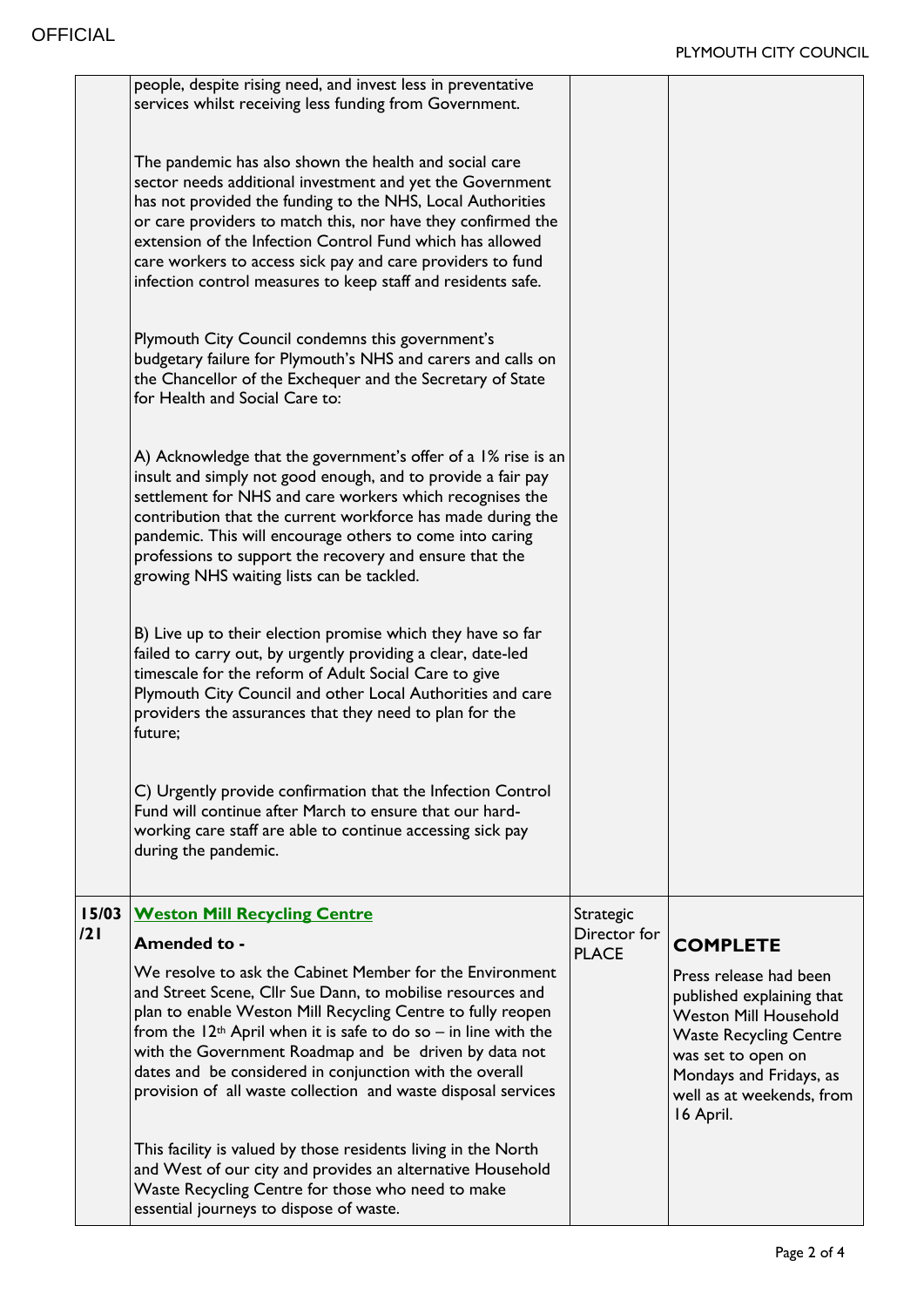|              | We recognise the impact queuing may have on the network<br>and have a series of contingency plans to prevent the level of<br>traffic experienced following the reopening of Chelson<br>Meadow last May, this is a demand led service and very<br>weather dependant                                                                                                                                                                                                                                                                                                                                                                                                                                                                                                                                                                                                          |                                                                             |                                                                                                                                                                                                                                                                 |
|--------------|-----------------------------------------------------------------------------------------------------------------------------------------------------------------------------------------------------------------------------------------------------------------------------------------------------------------------------------------------------------------------------------------------------------------------------------------------------------------------------------------------------------------------------------------------------------------------------------------------------------------------------------------------------------------------------------------------------------------------------------------------------------------------------------------------------------------------------------------------------------------------------|-----------------------------------------------------------------------------|-----------------------------------------------------------------------------------------------------------------------------------------------------------------------------------------------------------------------------------------------------------------|
| 15/03<br>121 | <b>Take Away Litter</b><br>Throughout the Covid 19 Pandemic we have seen an increase<br>in the use of fast food takeaways and we have also seen an<br>increase in litter from 'Drive Thrus'.<br>Therefore, we call upon the Leader of the Council or relevant<br>Cabinet Member of PCC, to write to the Fast Food and Take<br>Away Drive Thru providers, throughout Plymouth, to request<br>additional resources be provided such as frequent litter picks<br>and larger bins for a cleaner, greener Plymouth.<br>We also request that they actively investigate and identify<br>possible deterrents to encourage customers to dispose of<br>their litter appropriately.                                                                                                                                                                                                    | Director of<br>Public<br>Health                                             | <b>COMPLETE</b><br>A letter has been sent to<br>fast food and take away<br>drive through providers in<br>Plymouth 6 April 2021                                                                                                                                  |
| 15/03<br>121 | <b>Future of Pounds House</b><br><b>Amended to -</b><br>The results of the COVID Pandemic have seen a massive<br>increase in the use of Central Park and recreational spaces<br>throughout Plymouth.<br>The Council welcomes the investment proposed for Pounds<br>House and looks forward to consulting and working with the<br>local community in agreeing future complementary uses for<br>this asset.<br>Resolved that:<br>The Cabinet Member for Finance, with responsibility for<br>corporate property, be requested to bring a report to<br>Scrutiny, to the relevant panel's first meeting of the 2021/22<br>Municipal Year with the agreement of its members, on the<br>future options for re-using Pounds House with<br>complementary activities, to support the wider recreational<br>activities in the Pounds House grounds and more widely in<br>Central Park. | Strategic<br>Director of<br>Customer<br>and<br>Corporate<br><b>Services</b> | <b>COMPLETE</b><br>The Executive Decision/<br>business case for Pounds<br>House restoration was<br>published on 24 March 21.<br>A report will be taken to<br>the relevant overview and<br>scrutiny committee later<br>in 2021 as part of the<br>work programme. |
| 25/0<br>1/21 | <b>Marine Environment &amp; Fishing</b><br>Amended to -<br>Fishing and the Marine Environment are vitally important<br>to the City of Plymouth and its economy.<br>To specifically support our local fishing community and<br>to protect our internationally important marine                                                                                                                                                                                                                                                                                                                                                                                                                                                                                                                                                                                               | Strategic<br><b>Director</b><br>for Place                                   |                                                                                                                                                                                                                                                                 |